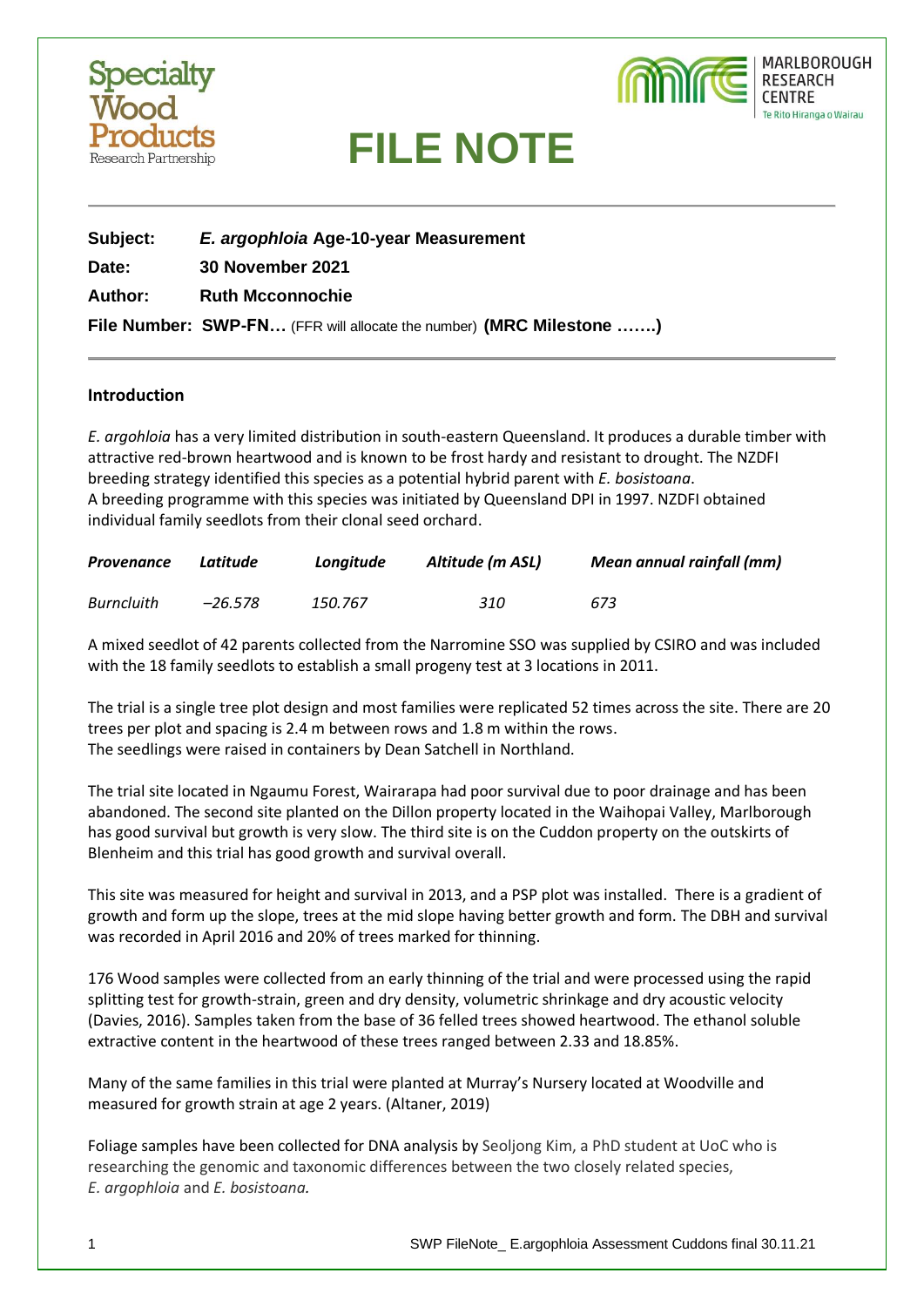



### **Age 10-year measurement**

In September 2021 a growth and form measurement were completed across all blocks in the trial. The NZDFI straightness and form assessment scale was not used in this instance to describe these traits and diameter at breast height (DBH) was measured. Each tree was given a score  $1$  = acceptable,  $0$  = unacceptable for straightness and form. Tree heights were measured in the 12 blocks of the PSP. The PSP is located mid slope and excludes trees that are influenced by exposure at the ridge top. The trial has continued to retain good crown health however there is no evidence of floral development.

The data was analysed to calculate the average values of diameter and height for each family. The number of trees that were used in the dataset is shown in Table 1.

| Family | No. Trees DBH | No. Trees Height |
|--------|---------------|------------------|
| 401    | 41            | 14               |
| 402    | 34            | 7                |
| 403    | 28            | 7                |
| 404    | 33            | 8                |
| 405    | 15            | 3                |
| 406    | 27            | $\overline{7}$   |
| 407    | 30            | 9                |
| 408    | 37            | 8                |
| 410    | 23            | 7                |
| 411    | 40            | 11               |
| 413    | 31            | 4                |
| 414    | 28            | 8                |
| 415    | 31            | 8                |
| 416    | 46            | 10               |
| 417    | 36            | 9                |
| 418    | 29            | 6                |
| 419    | 20            | 3                |
| 420    | 32            | 7                |
| 995    | 52            | 13               |

Table 1. No. of trees measured per family.

The scatter graph in Figure 1 identifies six families that are above average for tree diameter and height. Figure 2 shows the percentage of stems that were recorded as acceptable for straightness and form. Family 413 is a consistent standout in both figures.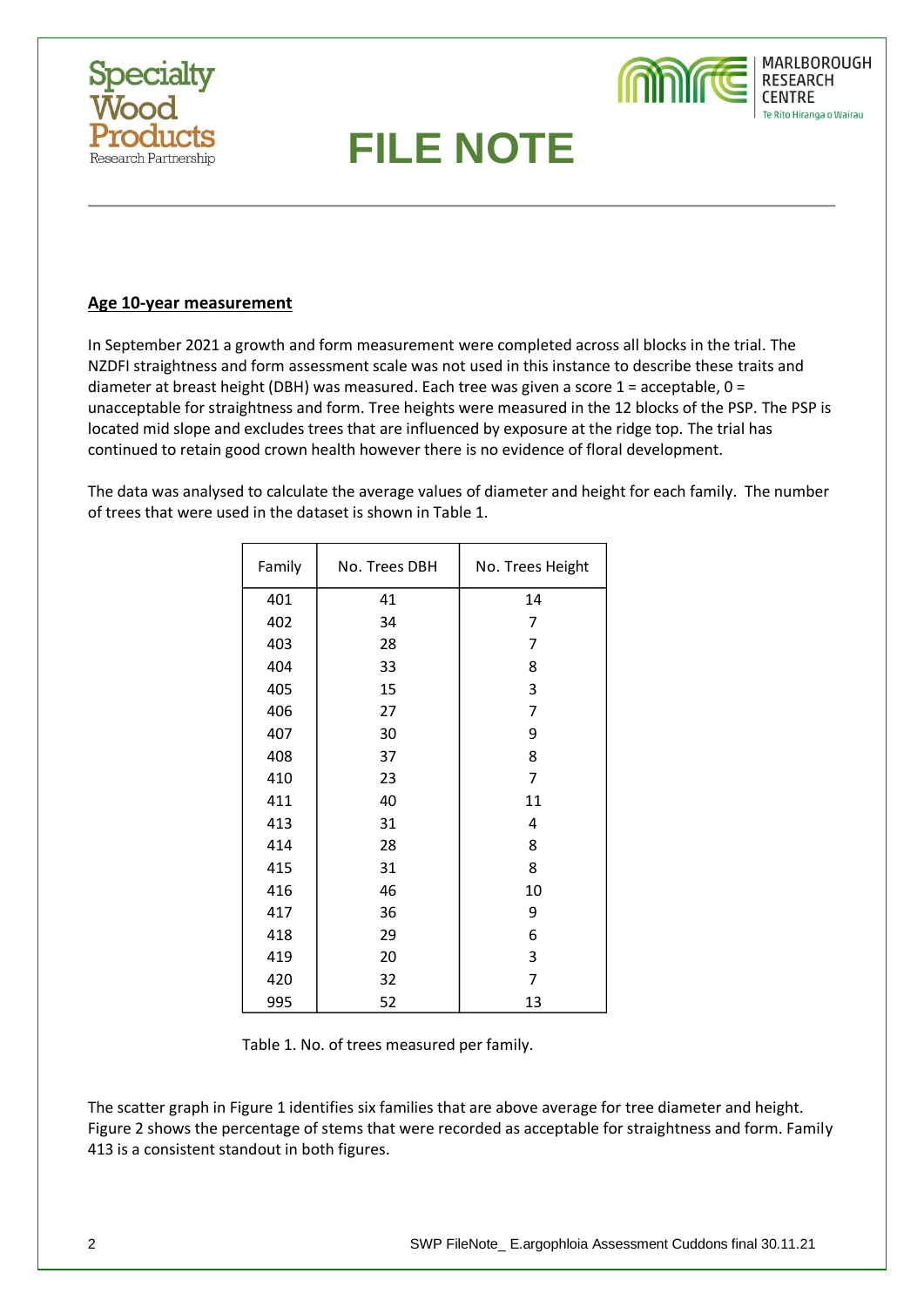





*Figure 1. Relationship between family averages for diameter and height. The dissecting lines indicate the average trait values.*



*Figure 2. Percentage of acceptable stems for each family.*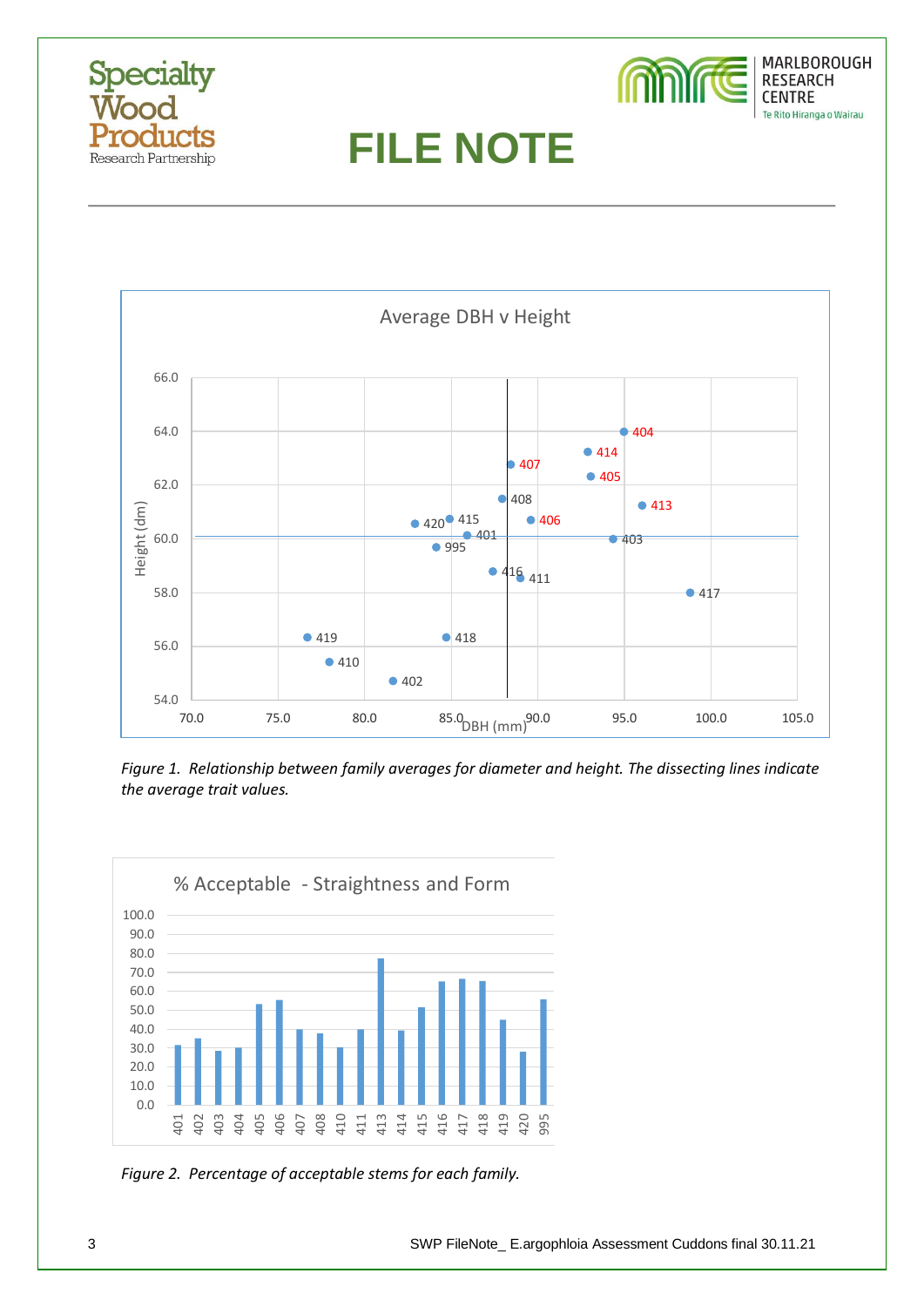





*Figure 3. E. argophloia progeny trial at Cuddon property, Marlborough.*

## **Conclusion and Recommendations**

This is a very small sample of families for a breeding population and cannot be used to calculate trait heritabilities, exploit between-family variation or select for multiple traits. These results are a simplistic evaluation of the families growing in the trial. Until flowering occurs among the trees there is no basis for progressing the progeny either as a pure species or as a hybrid with *E. bosistoana*.

The trial will require a further thinning and trees were marked for removal during the growth and form measurement. A sample of trees per family will be cored to evaluate heartwood formation and for chemical analysis. The minimum number of sample trees with heartwood per family is 8 to obtain a reliable statistic, therefore 12 trees per family are selected for coring to achieve this. The diameter of the trees is still small, ranging from 34mm to 152mm, the median is 87mm. The number of trees per family range from 15 to 46 (excluding the mixed family seedlot, 995). So as to have the maximum number of trees available for coring this must precede the thinning operation to ensure that enough trees of each family are cored.

At this stage therefore, coring and thinning will be delayed 12-18 months to allow for further diameter growth.